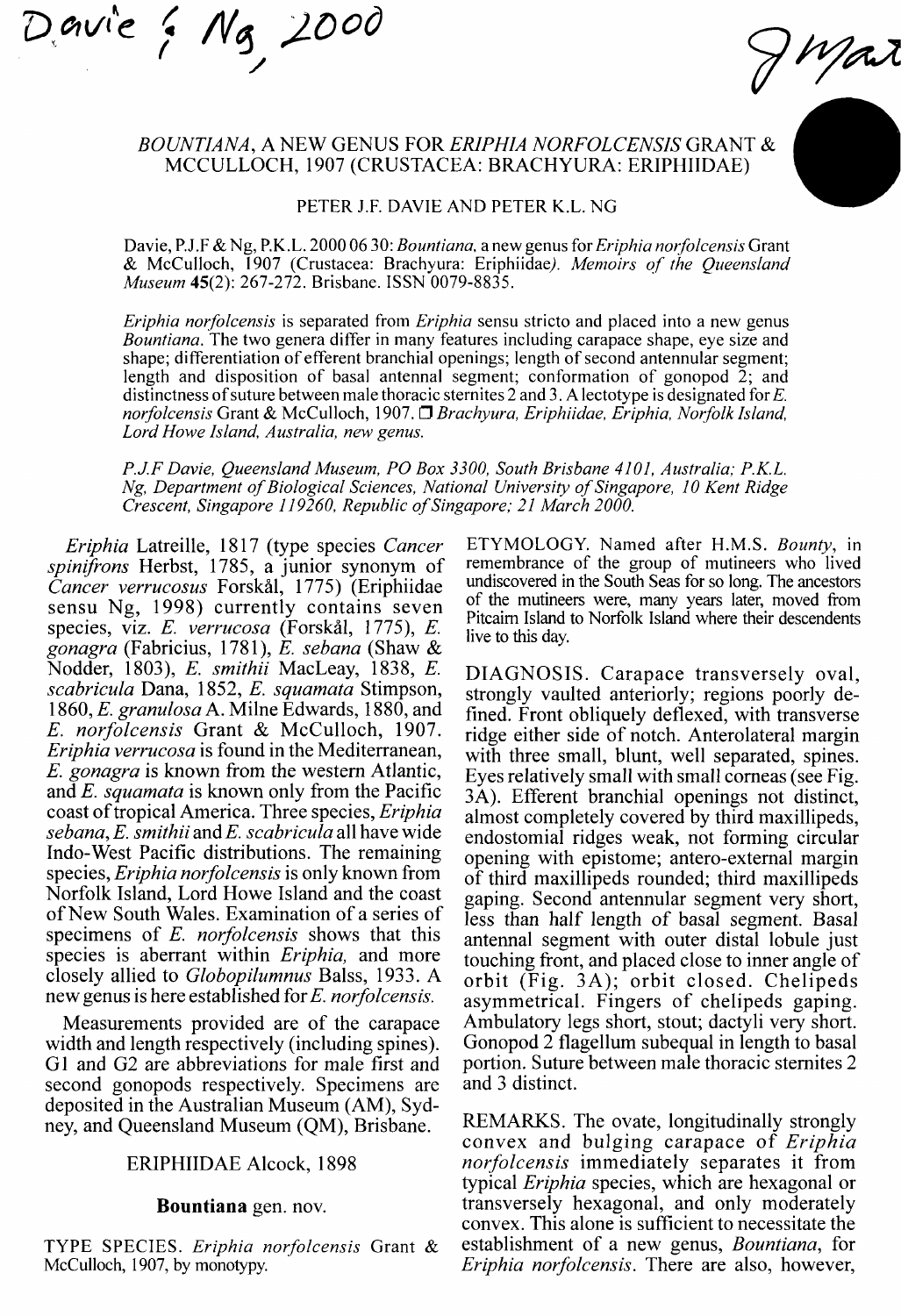

FIG. *\. Bountiana norfolcensis* (Grant & McCuUoch, 1907), lectotype male, 12.2 X 18.1mm, Norfolk Island; A, dorsal view; B, ventral view.

many other characters of generic significance and these are summarised in Table 1. All species of *Eriphia,* including the type species, *E. verrucosa*  (Forskal, 1775), have been examined and taken into account when constructing Table 1; this material forms part of a separate revision of *Eriphia* by S .K. Koh & RK.L. Ng (unpubl. data).

*Bountiana norfolcensis* is closer in general appearance to species of *Globopilumnus,* the only other genus within the Eriphiidae. It can be effectively separated from this genus because in *Globopilumnus* the supra- and infra-orbital angles do not meet, such that the antenna enters the orbit through an orbital hiatus.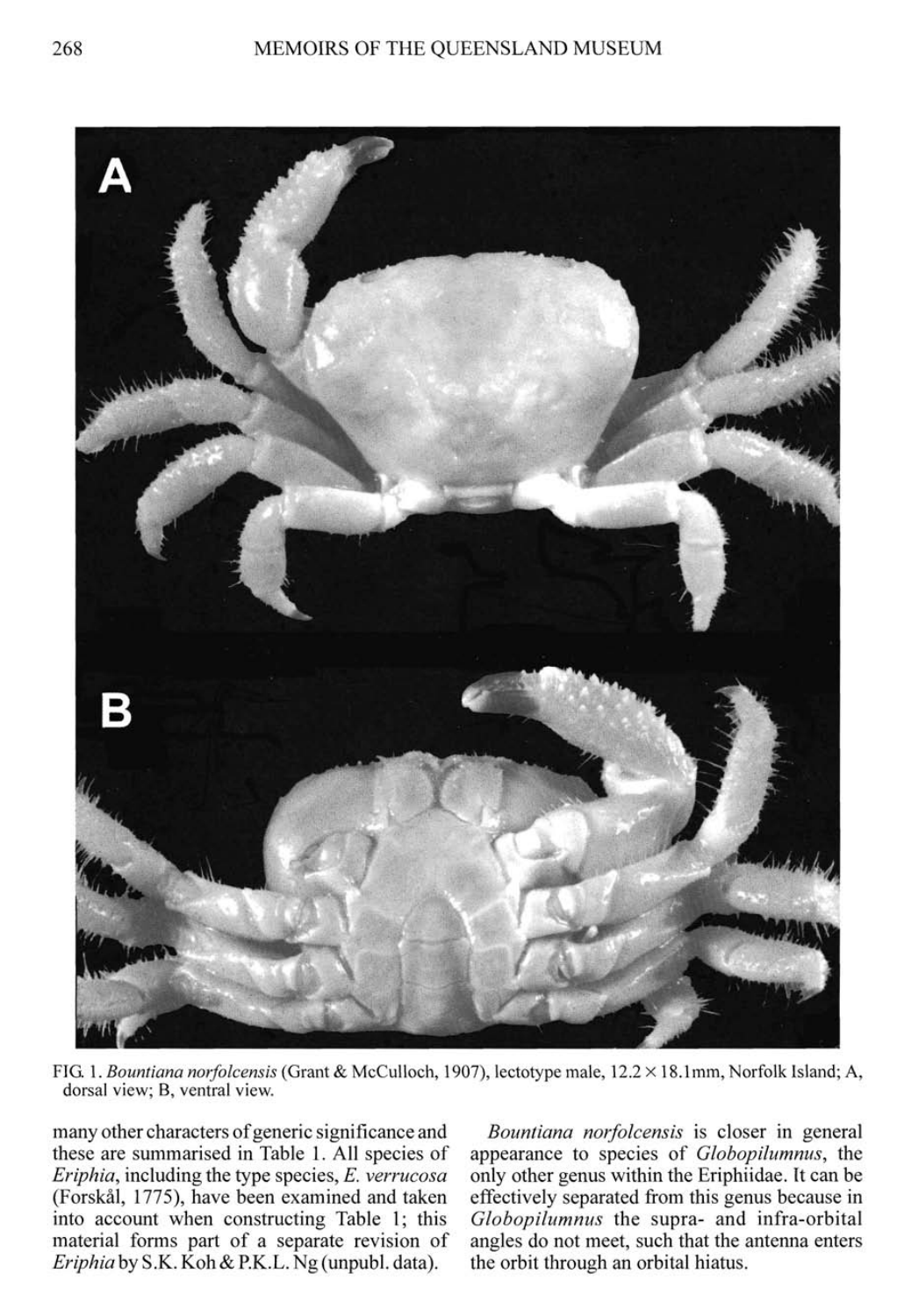

FIG. 2. *Bountiana norfolcensis* (Grant & McCulloch, 1907), female, 16.5 X 11.8mm, QMW24902, Norfolk Island; A, dorsal view; B, frontal view showing claws.



FIG. 3. Orbit and frontal regions; A, *Bountiana norfolcensis* (Grant & McCulloch, 1907), male, 16.3 X 11.2mm, QMW24902; B, Eriphia scabricula Dana, 1852, male, 19.3 x 13.3mm, QMW12117, Lady Elliot Island, SE Qld.  $(b.a.s. = basal$  antennal segment; i.o.  $=$  inner orbital angle).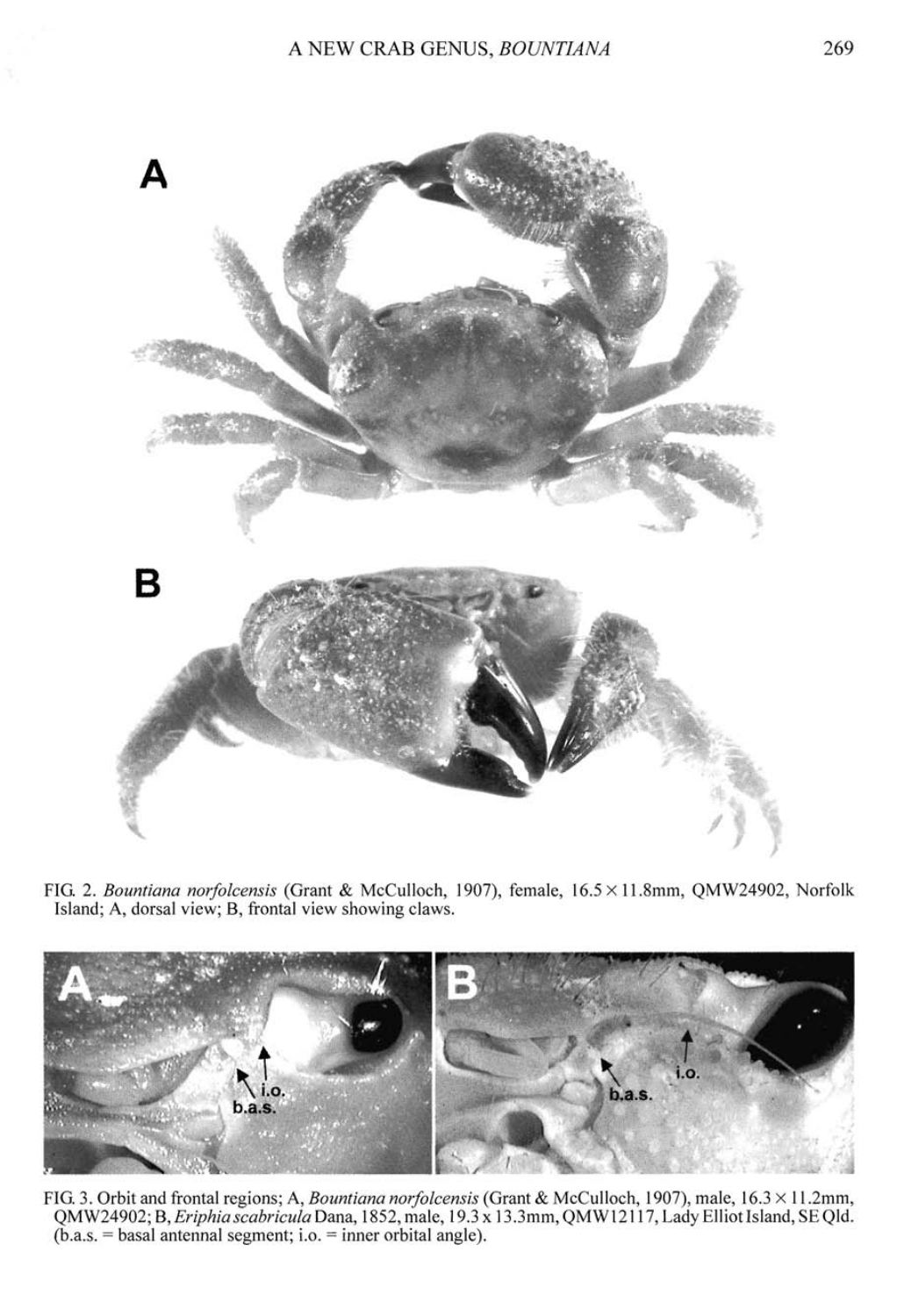

FIG. 4. Third maxillipeds; A, *Bountiana norfolcensis* (Grant & McCulloch, 1907), female, 16.5 x 11.8mm, QMW24902; B, *Eriphia scabricula* Dana, 1852, male,  $19.3 \times 13.3$ mm, OMW12117, Lady Elliot Island, SE Old.

**Bountiana norfolcensis**  (Grant & McCulloch, 1907) (Figsl,2 , 3A,4A, 5)

*Eriphia norfolcensis* Grant & McCulloch, 1907: 151, pi. 1; McNeil & Ward, 1930: 381; Holthuis, 1968: 218. *Pseudozius* sp. Bennett, 1964: 67-68, figs 62-68, 132; Dell, 1968: 17-18; Guinot, 1968: 330-331.

MATERIAL. LECTOTYPE: AMG5827,  $\delta$  (12.2  $\times$ 18.1mm), Norfolk I., Tasman Sea, 29°02.5'S 167°57'E, F.E. Grant. PARALECTOTYPES: AMG5827, 9 (10.8 × 15.7mm), 1 juvenile (7.5 × 10.0mm), Norfolk I., Tasman Sea, 29°02.5'S 167°57'E, RE. Grant. OTHER MATERIAL: AMP446, 9, AMP448, 9, AMP449, 6, Lord Howe I., no other data. AMP4032,  $\delta$  $(7.6 \times 11.0 \text{mm})$ ,  $9.8 \times 14.4 \text{mm}$ , AMP5254,  $\delta$  $(10.0 \times 14.6$ mm),  $2\frac{9}{10.7} \times 15.6$ ,  $8.7 \times 12.6$ mm), Lord Howe I., 31^3'S 159°05'E, E.A. Briggs. AMP5255, *S,* 

29, AMP5256, 53, 9, Lord Howe I., A.R. McCulloch. AMP10328,  $\delta$ , 9, Lord Howe I., reef, April, 1932, A.A. Livingstone. AMP6285,  $\delta$ , AMP6842, ovig. 9, AMP7889, 9, Shell Harbour, NSW, 34°35<sup>'</sup> S, 150°53'E, 1923, G McAndrew. AMP11285,  $\delta$ , Harbord, NSW, 33°47' S, 151°17'E, 24.11.1947, E. Pope. AMP17289, 29 (18.9 × 13.0;  $10.9 \times 7.8$ mm),  $3\delta$  (9.3×6.7;  $11.5 \times 8.3$ ;  $18.2 \times 12.4$ mm). Slaughter Bay, Norfolk I., under coral rubble and weed, outer reef crest, low tide, 21.03.1969, D.J. Griffin. OMW24902, 29  $(16.5 \times 11.8; 18.5 \times 12.8$ mm),  $2\delta$  $(16.3 \times 11.2; 18.3 \times 12.6$ mm), same dataasAMP17289.

DESCRIPTION. Carapace transversely ovate, strongly vaulted anteriorly; dorsal surface smooth except for

scattering of low tubercules anterolaterally; regions poorly defined, gastric region weakly separated by grooves. Front with transverse ridge, deflexed downwards, slightly denticulated. Eyes relatively small with small comeas. Infraorbital margin with about eight denticles. Anterolateral margin armed with four widely separated, low tubercles. Second antennular segment very short, less than half length of basal segment. Antennae very short, not reaching orbital margin; basal antennal segment with outer distal lobule just touching front, and placed very close to inner angle of orbit. Third maxillipeds gaping medially; outer surfaces relatively smooth, pubescent with long stiff setae; merus irregularly pentagonal, slightly

TABLE 1. Differences between *Bountiana* gen. nov. and *Eriphia* Latreille, 1817.

|                             | Bountiana                                                                                                                                         | Eriphia                                                                                                                              |
|-----------------------------|---------------------------------------------------------------------------------------------------------------------------------------------------|--------------------------------------------------------------------------------------------------------------------------------------|
| Carapace                    | strongly vaulted anteriorly                                                                                                                       | moderately convex to almost flat anteriorly                                                                                          |
| Eyes                        | relatively small with small corneas (see Fig. 3A)                                                                                                 | large, corneas bulbous (see Fig. 3B)                                                                                                 |
| Carapace shape              | transversely oval                                                                                                                                 | sub-hexagonal                                                                                                                        |
| Efferent branchial openings | not distinct, almost completely covered by third<br>maxillipeds (Fig. 3A), endostomial ridges weak, not<br>forming circular opening with epistome | very distinct, not covered by third maxillipeds (Fig. 3B), endostomial ridges strong, forming circular<br>opening with epistome      |
| Third maxillipeds           | antero-external margin rounded (Fig. 4A)                                                                                                          | antero-external margin sub-auriculiform (Fig. 4B)                                                                                    |
| Antennules                  | second segment very short, less than half length of<br>basal segment (Fig. 3A)                                                                    | second segment long, three-quarters or more length<br>of basal segment (Fig. 3B)                                                     |
| Antennal position           | basal antennal segment with outer distal lobule just<br>touching front, and placed very close to inner angle<br>of orbit (Fig. 3A)                | basal antennal segment with outer distal lobule not<br>touching front, and widely separated from inner an-<br>gle of orbit (Fig. 3B) |
| Ambulatory dactylus         | short and stout                                                                                                                                   | long and slender                                                                                                                     |
| Gonopod <sub>2</sub>        | flagellum subequal in length to basal portion                                                                                                     | flagellum distinctly shorter than basal portion                                                                                      |
| Male thoracic sternites     | suture between sternites $2 & 3$ distinct                                                                                                         | suture between sternites 2 & 3 not discernible                                                                                       |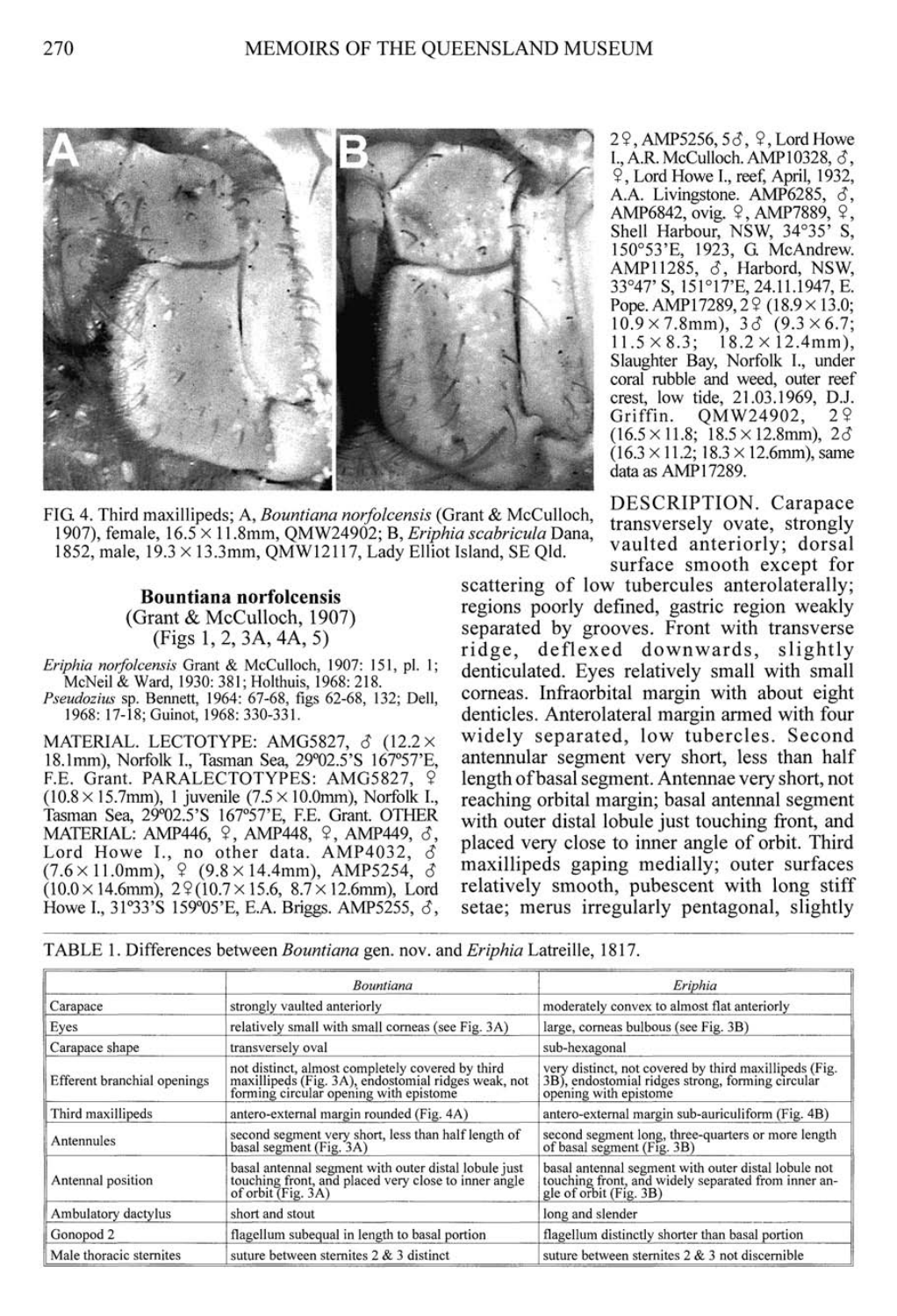

FIG. 5. *Bountiana norfolcensis* (Grant & McCulloch, 1907), lectotype male,  $12.2 \times 18.1$ mm, AMG5827, Norfolk Island; A, enlargement of apex of gonopod 1; B, gonopod 1; C, gonopod 2.

notched at distal outer margin, antero-extemal margin rounded, not sub-auriculiform; with a few long, stiff setae. Efferent branchial openings not distinct, almost completely covered by third maxillipeds, endostomial ridges weak, not forming circular opening with epistome. Pterygostomial region smooth. Suborbital region relatively smooth.

Chelipeds markedly dimorphic; inner margins of all segments pubescent; distal end of merus pubescent, surfaces smooth. Distal blunt spine present at ventral surface of basis-ischium. Carpus with acute spine on median-inner margin, smaller one present ventrally; surfaces tuberculated anteriorly. Chelae relatively short, stout, with longitudinal rows of tubercles. Pubescence present on entire dorsal surface of palm, less dense on ventral surface. Small basal non-molariform tooth present on dactylus. Fingers of major chela strongly curved, closing with a prominent gape. Cutting edges of fingers of minor chela minutely denticulated. Female claws similar to male.

Ambulatory legs short, stout, smooth, both anterior and posterior margins with prominent long and short setae; merus with minute tubercles anteriorly.

Anterior male thoracic sternites smooth. Abdominal surfaces smooth. Gl short, stout. broad at base tapering distally, terminating in broad tip; long stout spinules present on distal half of inner edge, longest medially; minute spinules on outer surfaces over distal third. G2 relatively long, slender; distal half forming curled flagellum.

REMARKS. Since Grant *&* McCulloch (1907) described the species from Norfolk Islands, there have been only two subsequent reports by McNeil & Ward (1930) and Holthuis (1968). McNeil & Ward (1930) added Lord Howe Island and New South Wales as localities for this species.

The *Pseudozius* sp. of Bennett (1964) from Campbell Island, south of New Zealand, is without doubt synonymous with *Bountiana norfolcensis.* This was first noted by Guinot (1968: 330) whilst reviewing *Pseudozius* and we concur with her conclusion. Furthermore, Dell (1968: 17) provided strong evidence that this species could not have come from Campbell Island, and must have been collected from an unknown locality elsewhere in the Pacific. This is based on the fact that it has not been recorded since, despite subsequent extensive collecting expeditions to the island. Also it was apparently collected during a trip by the government vessel *Hinemoa* whose captain, Mr J.A. Bollons, was notoriously inaccurate in recording where specimens were found.

Grant & McCulloch's (1907) original specimens (AMG5827) were examined and a lectotype male ( $12.2 \times 18.1$  mm) is here designated.

DISTRIBUTION. Norfolk Island, Lord Howe Island, and New South Wales, Australia.

# ACKNOWLEDGEMENTS

We thank Penny Berents and Roger Springthorpe of the Australian Museum, Sydney, for assistance during our respective visits, and loan of specimens. Also we express our gratitude to S.K. Koh and S.H. Tan for help with photographs and drawings.

## LITERATURE CITED

- BALSS, H. 1933a. Beitrage zur Kenntnis der Gattung *Pilumnus* (Crustacea Dekapoda) und verwandter Gattungen. Capita Zoologica 4(3): 1-47.
- BENNETT, E.W. 1964. The Marine Fauna of New Zealand: Crustacea Brachyura. New Zealand Oceanographic Institute Memoir No. 22. Bulletin. New Zealand Department of Scientific and Industrial Research 153: 1-120.
- DANA, J.D. 1852. Crustacea. United States Exploring Expedition during the years 1838, 1839, 1840, 1841, 1842 under the command of Charles